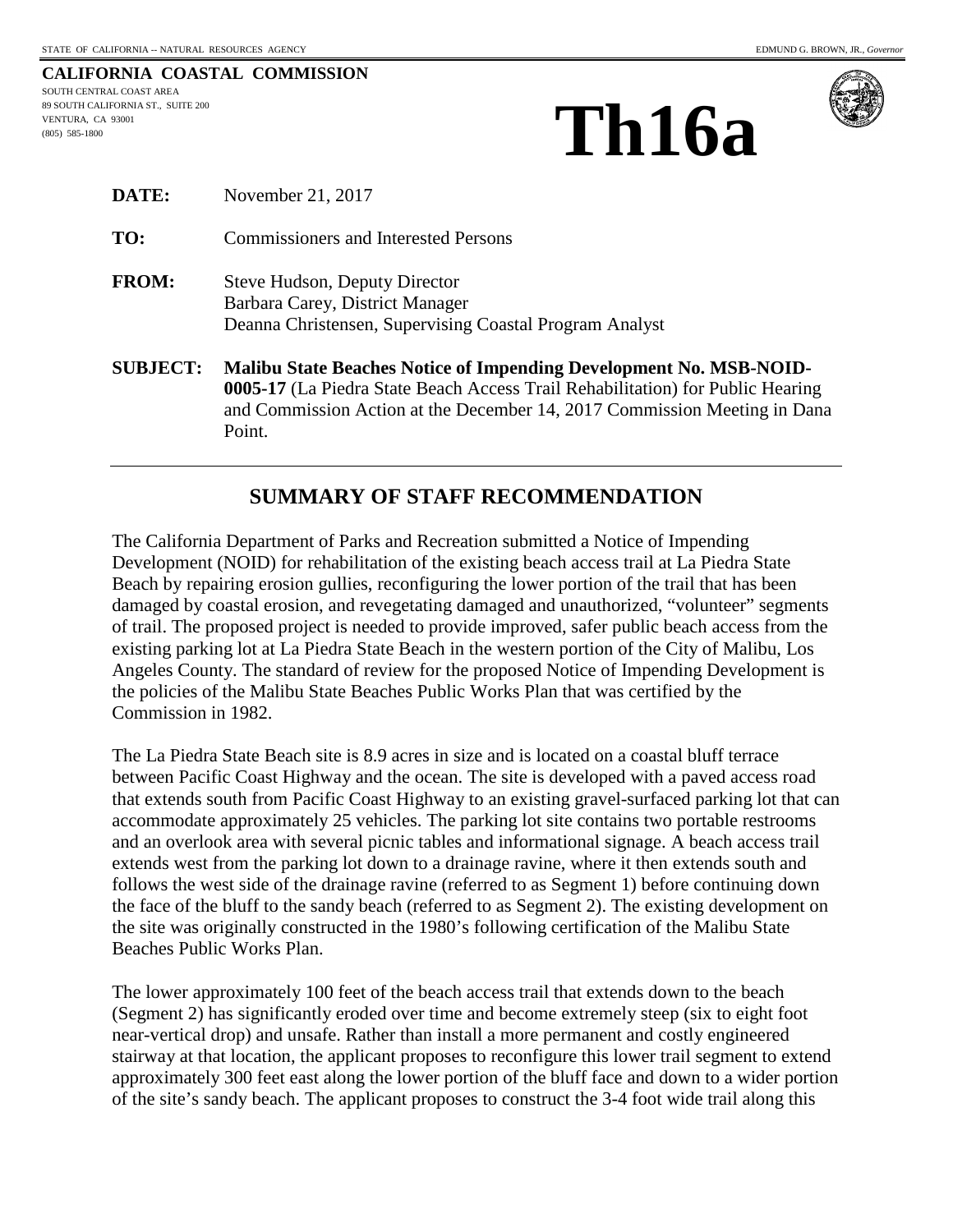alignment by creating a bench cut into the slope using hand crews. It is estimated that up to approximately 50 cu. yds. of cut grading will be required to construct the trail segment, and any excess material will be used to repair erosion gullies in the upper portion of the existing beach access trail to restore the trail grade. The applicant also proposes to incorporate water diversion bars (small earthen ridges across the trail) at regular intervals to divert runoff off of the trail and, where appropriate, place cobble/gravel or small puncheons (wooden walkways) on some segments of the trail to reduce the velocity of runoff from upslope areas while providing a suitable walking surface. In addition, the applicant proposes to revegetate the damaged and unauthorized segments of trail with native plants and fence them off to allow the plantings to establish and to prevent further use and degradation.

While the proposed realignment of the lower portion of the beach access trail will require removal of approximately 900 sq. ft. of native coastal bluff scrub vegetation that meets the definition of an environmentally sensitive habitat area (ESHA), the proposed removal of ESHA is consistent with Coastal Act Section 30240 (which is incorporated into the certified PWP by reference) because it is necessary to restore safe public beach trail access which is a resource dependent use and will not result in significant disruption of habitat values. Given site constraints, no feasible trail alignment alternatives exist that would avoid or reduce impacts to ESHA. Further, an approximately equal area of habitat restoration is proposed through revegetation of the damaged and unauthorized, "volunteer" segments of trail along the bluff (350 linear feet). All areas temporarily disturbed during trail construction will also be restored.

The proposed project will improve public beach access and recreation. The development has been designed to protect coastal resources, minimize erosion potential, and to not adversely affect geologic stability or visual resources, consistent with the policies of the certified PWP. In addition, the proposed work is expected to take approximately 30 days to complete and will be conducted before February  $15<sup>th</sup>$  to avoid the peak public recreational use period. Staff is recommending one special condition (Special Condition 1) to ensure that temporary Best Management Practices (BMPs) will be implemented to minimize erosion and sedimentation during construction, and to minimize runoff and pollution of coastal waters.

Staff recommends that the Commission determine that the Notice of Impending Development, as conditioned, is consistent with the certified Malibu State Beaches Public Works Plan.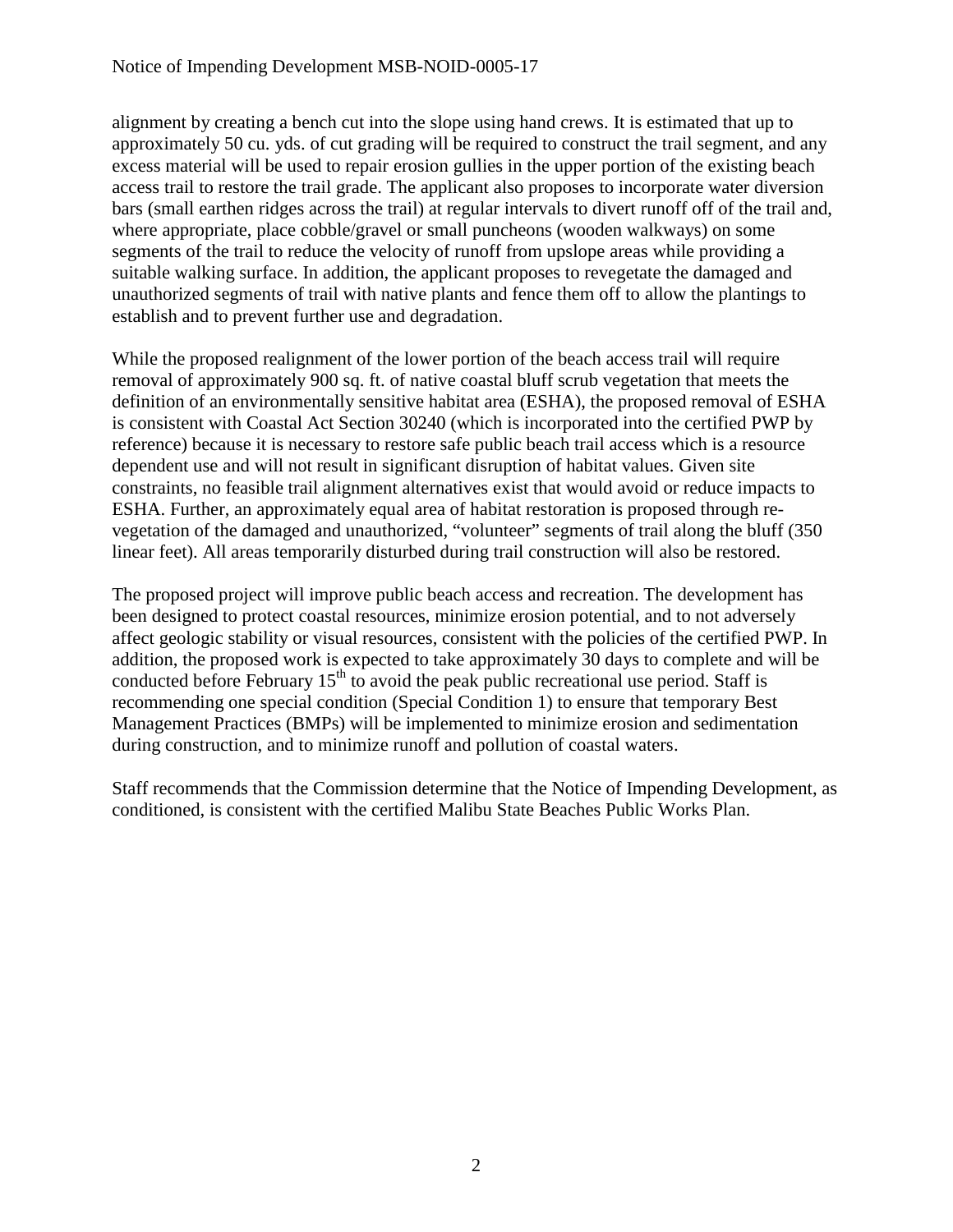# **TABLE OF CONTENTS**

|          | 1. |  |
|----------|----|--|
|          |    |  |
|          |    |  |
| $\bf{B}$ |    |  |
|          |    |  |
| D.       |    |  |
| Е.       |    |  |
|          |    |  |

# **APPENDICES**

[Appendix A – Substantive File Documents](#page-12-0)

# **EXHIBITS**

Exhibit 1 - Vicinity Map [Exhibit 2 - Project Site Aerial View](https://documents.coastal.ca.gov/reports/2017/12/Th16a/Th16a-12-2017-exhibits.pdf) Exhibit 3 - Proposed Site Plan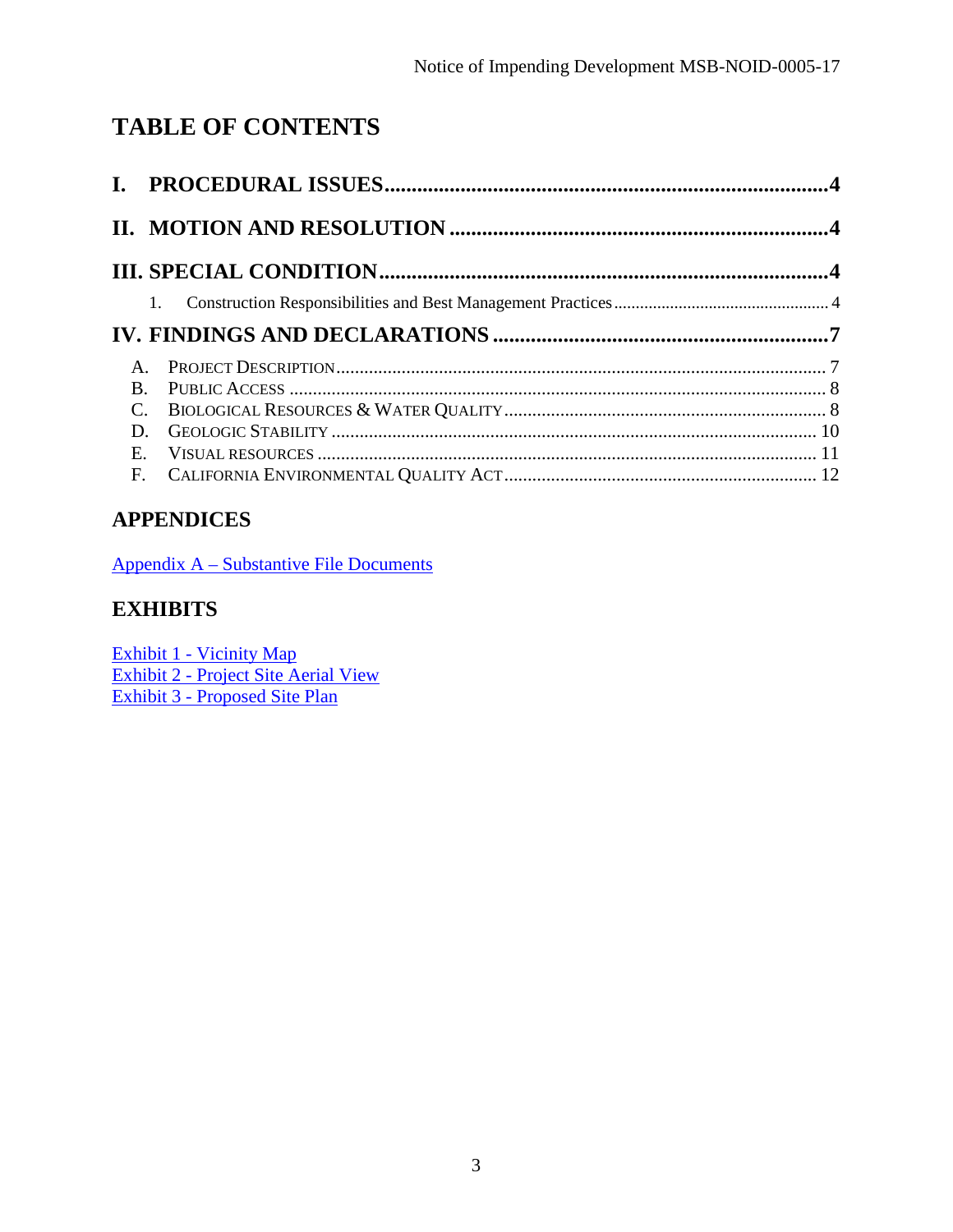### <span id="page-3-0"></span>**I. PROCEDURAL ISSUES**

Sections 30605 and 30606 of the Coastal Act and Title 14, Sections 13357(a)(5), 13359, and 13353-54 of the California Code of Regulations govern the Coastal Commission's review of subsequent development where there is a certified Public Works Plan (PWP). Section 13354 requires the Executive Director or his designee to review the Notice of Impending Development (or development announcement) within five working days of receipt and determine whether it provides sufficient information to determine if the proposed development is consistent with the certified PWP. The notice is deemed filed when all of the necessary supporting information has been received. In this case, the notice was deemed filed on November 7, 2017.

Pursuant to Section 13359 of Title 14 of the California Code of Regulations, within thirty working days of filing the Notice of Impending Development, the Executive Director shall report to the Commission the pendency of the development and make a recommendation regarding the consistency of the proposed development with the certified PWP. After public hearing, by a majority of its members present, the Commission shall determine whether the development is consistent with the certified PWP and whether conditions are required to bring the development into conformance with the PWP. No construction shall commence until after the Commission votes to render the proposed development consistent with the certified PWP.

### <span id="page-3-1"></span>**II. MOTION AND RESOLUTION**

#### **Motion:**

*I move that the Commission determine that the development described in the Notice of Impending Development No. MSB-NOID-0005-17, as conditioned, is consistent with the certified Malibu State Beaches Public Works Plan.* 

Staff recommends a **YES** vote on the foregoing motion. Passage of this motion will result in a determination that the development described in the Notice of Impending Development No. MSB-NOID-0005-17, as conditioned, is consistent with the certified Malibu State Beaches Public Works Plan and adoption of the following resolution and findings. The motion passes only by affirmative vote of a majority of the Commissioners present.

#### **Resolution:**

*The Commission hereby determines that the development described in the Notice of Impending Development No. MSB-NOID-0005-17, as conditioned, is consistent with the Malibu State Beaches Public Works Plan for the reasons discussed in the findings herein.* 

### <span id="page-3-2"></span>**III. SPECIAL CONDITION**

#### <span id="page-3-3"></span>**1. Construction Responsibilities and Best Management Practices**

The California Department of Parks and Recreation shall comply with the following construction-related requirements: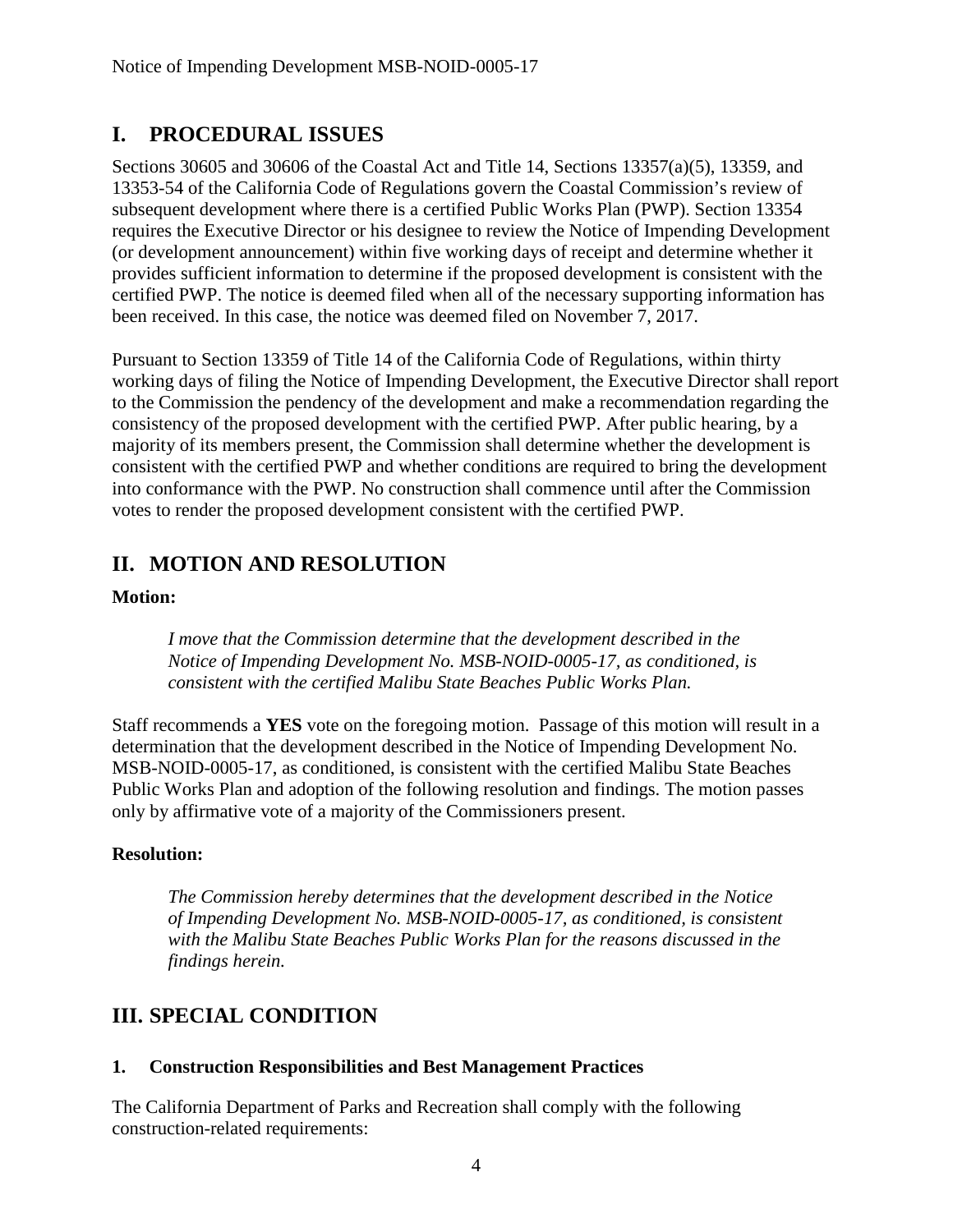- A. **Minimize Erosion and Sediment Discharge.** During construction, erosion and the discharge of sediment shall be minimized through the use of appropriate Best Management Practices (BMPs), including:
	- 1. Land disturbance during construction (e.g., clearing, grading, and cut-and-fill) shall be minimized, and grading activities shall be phased, to avoid increased erosion and sedimentation.
	- 2. Erosion control BMPs (such as mulch, soil binders, geotextile blankets or mats, or temporary seeding) shall be installed as needed to prevent soil from being transported by water or wind. Temporary BMPs shall be implemented to stabilize soil on graded or disturbed areas as soon as feasible during construction, where there is a potential for soil erosion to lead to discharge of sediment off-site or to coastal waters.
	- 3. Sediment control BMPs (such as silt fences, fiber rolls, sediment basins, inlet protection, sand bag barriers, or straw bale barriers) shall be installed as needed to trap and remove eroded sediment from runoff, to prevent sedimentation of coastal waters.
- B. **Minimize Discharge of Construction Pollutants.** The discharge of other pollutants resulting from construction activities (such as chemicals, paints, vehicle fluids, petroleum products, asphalt and cement compounds, debris, and trash) into runoff or coastal waters shall be minimized through the use of appropriate BMPs as needed, including:
	- 1. Materials management and waste management BMPs (such as stockpile management, spill prevention, and good housekeeping practices) shall be installed or implemented as needed to minimize pollutant discharge and polluted runoff resulting from staging, storage, and disposal of construction chemicals and materials. BMPs shall include, at a minimum:
		- a) Covering stockpiled construction materials, soil, and other excavated materials to prevent contact with rain, and protecting all stockpiles from stormwater runoff using temporary perimeter barriers.
		- b) Cleaning up all leaks, drips, and spills immediately; having a written plan for the clean-up of spills and leaks; and maintaining an inventory of products and chemicals used on site.
		- c) Proper disposal of all wastes; providing trash receptacles on site; and covering open trash receptacles during wet weather.
		- d) Prompt removal of all construction debris from the beach.
		- e) Detaining, infiltrating, or treating runoff, if needed, prior to conveyance off-site during construction.
	- 2. Fueling and maintenance of construction equipment and vehicles shall be conducted off site if feasible. Any fueling and maintenance of mobile equipment conducted on site shall not take place on the beach, and shall take place at a designated area located at least 50 feet from coastal waters, drainage courses, and storm drain inlets, if feasible (unless those inlets are blocked to protect against fuel spills). The fueling and maintenance area shall be designed to fully contain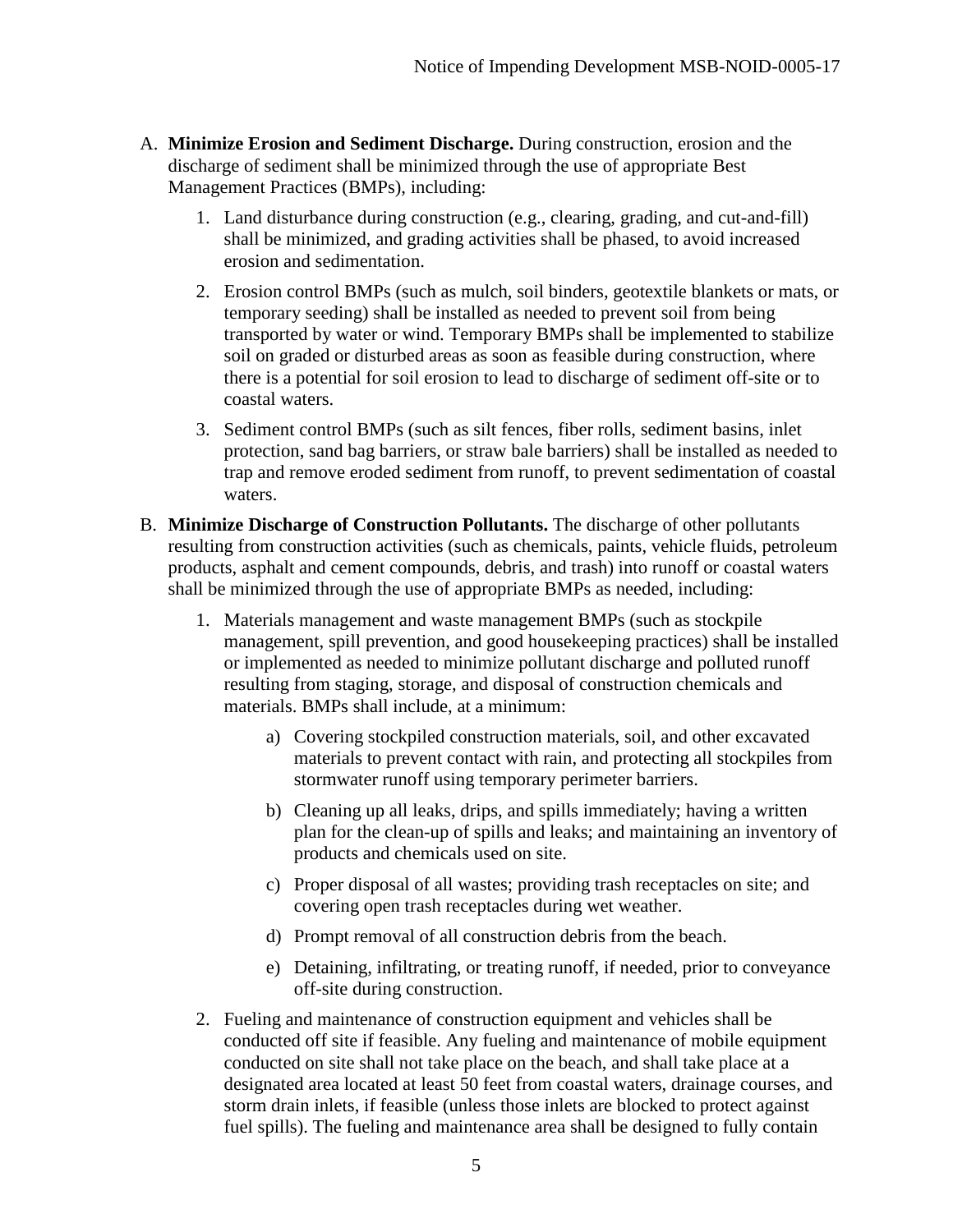any spills of fuel, oil, or other contaminants. Equipment that cannot be feasibly relocated to a designated fueling and maintenance area (such as cranes) may be fueled and maintained in other areas of the site, provided that procedures are implemented to fully contain any potential spills.

- C. **Minimize Other Impacts of Construction Activities.** Other impacts of construction activities shall be minimized through the use of appropriate BMPs, including:
	- 1. The damage or removal of non-invasive vegetation (including trees, native vegetation, and root structures) during construction shall be minimized, to achieve water quality benefits such as transpiration, vegetative interception, pollutant uptake, shading of waterways, and erosion control.
	- 2. Soil compaction due to construction activities shall be minimized, to retain the natural stormwater infiltration capacity of the soil.
	- 3. The use of temporary erosion and sediment control products (such as fiber rolls, erosion control blankets, mulch control netting, and silt fences) that incorporate plastic netting (such as polypropylene, nylon, polyethylene, polyester, or other synthetic fibers) shall be avoided, to minimize wildlife entanglement and plastic debris pollution.
- D. **Construction In, Over, or Adjacent to Coastal Waters and Habitat.** Construction taking place in, over, or adjacent to coastal waters and habitat shall protect the coastal waters and habitat by implementing additional BMPs, including:
	- 1. No construction equipment or materials (including debris) shall be allowed at any time on the beach or below the mean high tide line.
	- 2. All work shall take place during daylight hours, and lighting of the beach and ocean area is prohibited.
	- 3. Tarps or other devices shall be used to capture debris, dust, oil, grease, rust, dirt, fine particles, and spills to protect the quality of coastal waters.
	- 4. All erosion and sediment controls shall be in place prior to the commencement of construction, as well as at the end of each workday. At a minimum, if grading is taking place, sediment control BMPs shall be installed at the perimeter of the construction site to prevent construction-related sediment and debris from entering the ocean, waterways, natural drainage swales, and the storm drain system, or being deposited on the beach.
- E. **Manage Construction-Phase BMPs.** All BMPs shall be maintained in a functional condition throughout the duration of the project and appropriate protocols shall be implemented to manage all construction-phase BMPs (including installation and removal, ongoing operation, inspection, maintenance, and training), to minimize erosion and protect coastal water quality.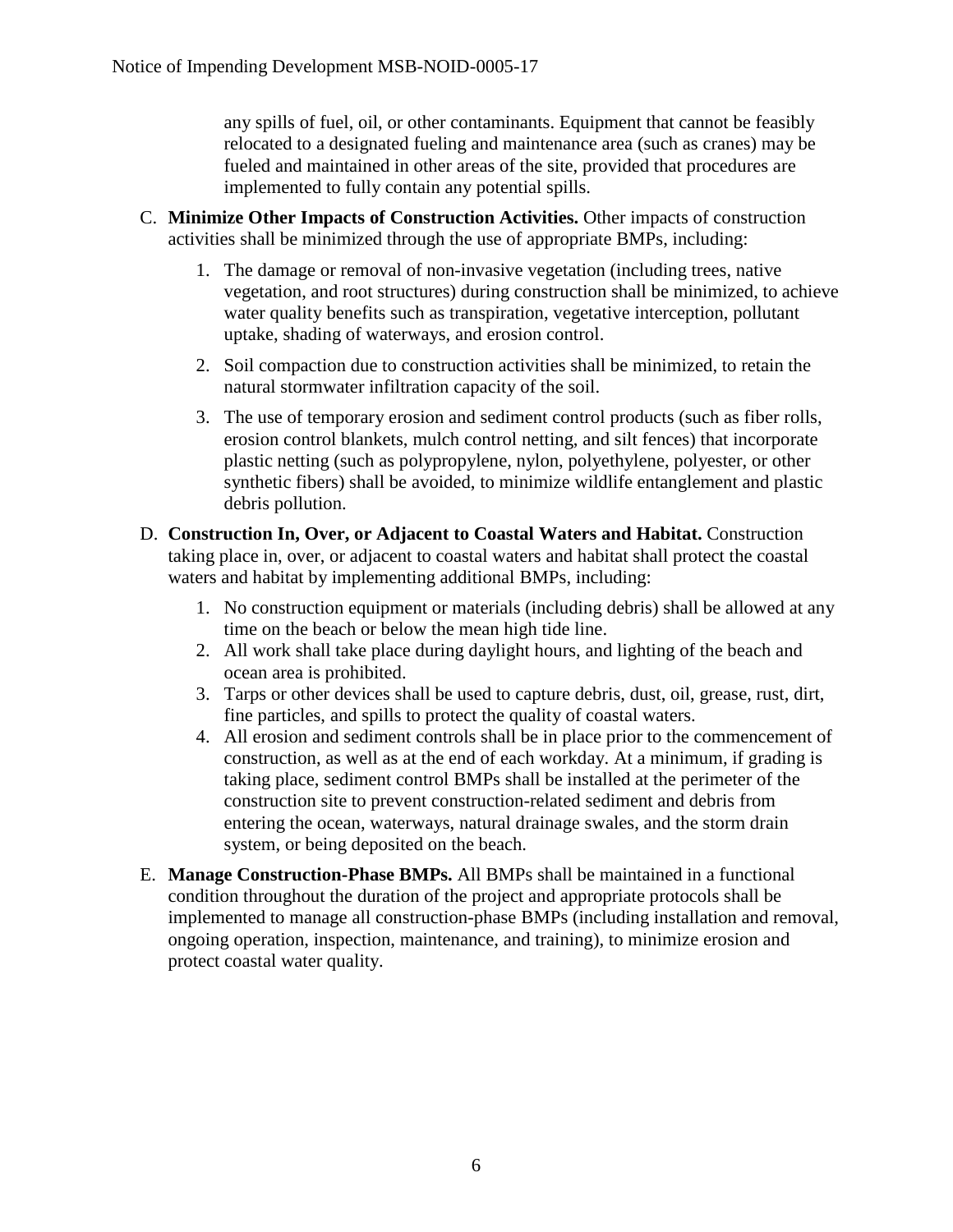### <span id="page-6-0"></span>**IV. FINDINGS AND DECLARATIONS**

The Commission hereby finds and declares as follows:

### <span id="page-6-1"></span>**A. PROJECT DESCRIPTION**

On March 17, 1982, the Commission certified the California State Department of Parks and Recreation Public Works Plan (PWP) for the development of recreation facilities at El Pescador, La Piedra and El Matador State Beaches. These approved facilities include parking, restrooms, and public access trails and stairways. The approved facilities were constructed pursuant to the PWP and each of the three beach parks is available for public use.

On November 6, 2017, the Department of Parks and Recreation submitted a Notice of Impending Development (NOID) for rehabilitation of the existing beach access trail at La Piedra State Beach by repairing erosion gullies, reconfiguring the lower portion of the trail that has been damaged by coastal erosion, and revegetating damaged and unauthorized, "volunteer" segments of trail. The proposed project is needed to provide improved, safer public beach access from the existing parking lot at La Piedra State Beach in the western portion of the City of Malibu, Los Angeles County (**Exhibits 1-2**). The La Piedra State Beach site is 8.9 acres in size and is located on a coastal bluff terrace (including bluff top and bluff face areas) between Pacific Coast Highway and the ocean. The site is developed with a paved access road that extends south from Pacific Coast Highway to an existing gravel-surfaced parking lot that can accommodate approximately 25 vehicles. The parking lot site contains two portable restrooms and an overlook area with several picnic tables and informational signage. A beach access trail extends west from the parking lot down to a drainage ravine, where it then extends south and follows the west side of the drainage ravine (referred to as Segment 1) before continuing down the face of the bluff to the sandy beach (referred to as Segment 2) (**Exhibit 3**). The existing development on the site was originally constructed in the 1980's following certification of the Malibu State Beaches Public Works Plan.

The lower approximately 100 feet of the beach access trail that extends down to the beach (Segment 2) has significantly eroded over time and become extremely steep (six to eight foot near-vertical drop) and unsafe. Rather than install a more permanent and costly engineered stairway at that location, the applicant proposes to reconfigure this lower trail segment to extend approximately 300 feet east along the lower portion of the bluff face and down to a wider portion of the site's sandy beach. The applicant proposes to construct the 3-4 foot wide trail along this alignment by creating a bench cut into the slope using hand crews. It is estimated that up to approximately 50 cu. yds. of cut grading will be required to construct the trail segment, and any excess material will be used to repair erosion gullies in the upper portion of the existing beach access trail to restore the trail grade. The applicant also proposes to incorporate water diversion bars (small earthen ridges built across the trail) at regular intervals to divert runoff off of the trail and, where appropriate, place cobble/gravel or small puncheons (wooden walkways) on some segments of the trail to reduce the velocity of runoff from upslope areas while providing a suitable walking surface. In addition, the applicant proposes to revegetate the damaged and unauthorized segments of trail with native plants and fence them off to allow the plantings to establish and to prevent further use and degradation. The proposed project is expected to take approximately 30 days to complete and will be conducted before February  $15<sup>th</sup>$  to avoid the peak public recreational use period.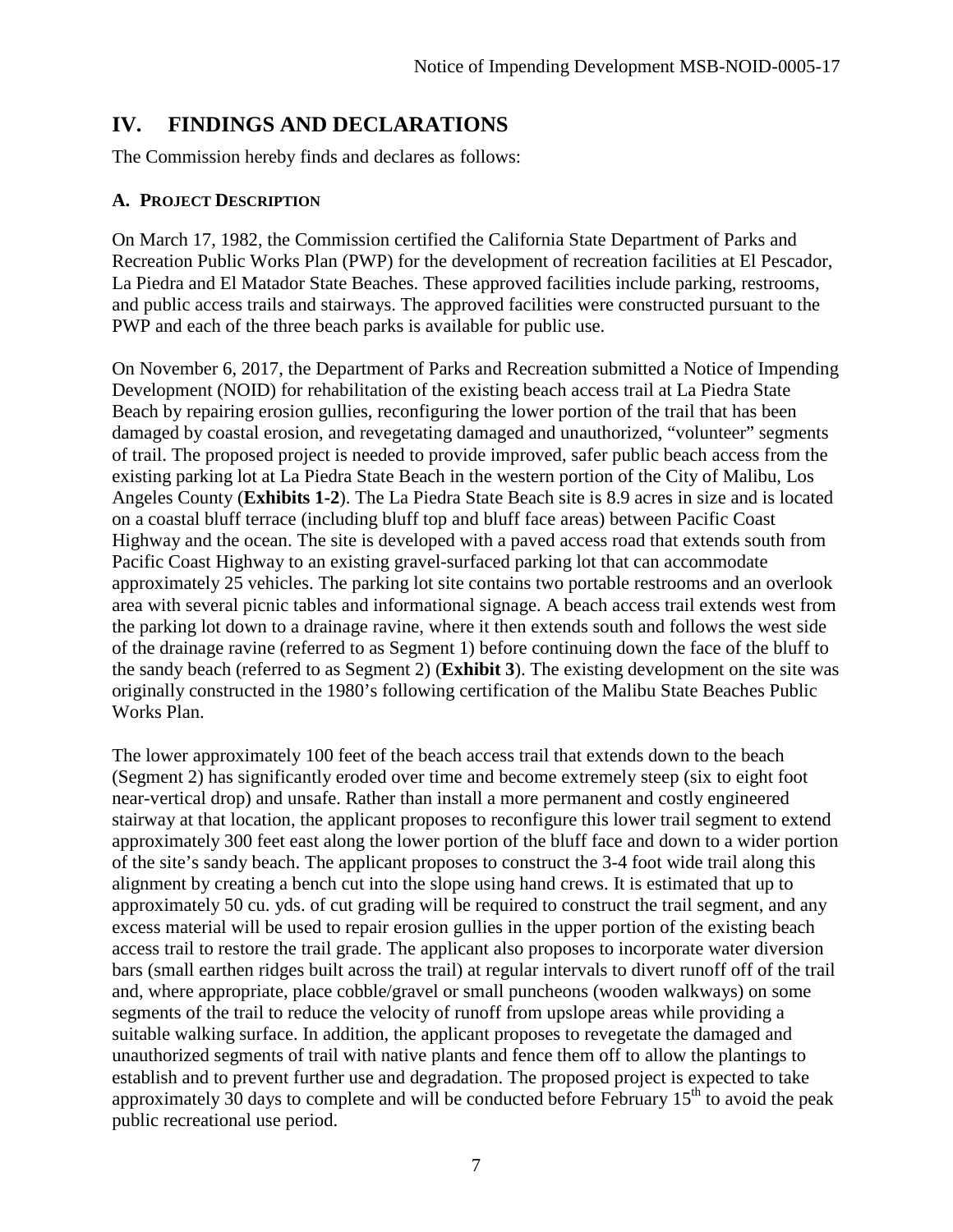There are no known archeological resources within the project area and no special status species were detected during the biological analysis of the site, during previous surveys or during a review of records. The biological survey notes, however, that there is a possibility of the presence of silvery legless lizard (*Anniella pulchra pulchra*; designated as a California Species of Special Concern), coastal whiptail (*Aspidoscelis tigris stegnegeri*; designated as a California Department of Fish and Wildlife Special Animal) and coast horned lizard (*Phrynosoma blainvillii*; designated as a California Species of Special Concern) to occur onsite due to the occurrence of potentially suitable habitat. The applicant has proposed pre-construction biological surveys and nesting bird surveys, ongoing biological monitoring and the use of exclusion fencing under the supervision of the Department of Parks and Recreation's Environmental Scientist.

#### <span id="page-7-0"></span>**B. PUBLIC ACCESS**

The following Malibu State Beaches Public Works Plan policies, referenced in pertinent part, pertain to the protection and provision of public access and recreation:

*Maximum coastal access and recreational opportunities shall be provided consistent with safety, public and private property rights, and the protection of natural resources.* 

An existing beach access trail extends west from the parking lot down to a drainage ravine, where it then extends south and follows the west side of the drainage ravine (referred to as Segment 1) before continuing down the face of the bluff to the sandy beach (referred to as Segment 2). Typical recreation activities occurring at La Piedra State Beach consist of picnicking, sunbathing, wading, swimming, sailing, fishing, surfing and scuba and skin diving.

As stated above, the Malibu State Beaches Public Works Plan provides, in part, that "maximum coastal access…shall be provided consistent with safety…and the protection of natural resources." The proposed trail rehabilitation project is necessary to restore safe public beach trail access at the site. The proposed project is expected to take approximately 30 days to complete. The proposed will require the closure of the parking lot and trail to protect public safety during construction and to minimize the duration of construction. Thus, the temporary closure of the parking lot and trail has the potential to impact public access to La Piedra State Beach. However, the duration is not significant and the proposed project will be constructed before February  $15<sup>th</sup>$ to avoid the peak public recreational use period in order to provide safer public access to the beach in the long term.

Therefore, for the reasons discussed above, the Commission finds that the Notice of Impending Development is consistent with the applicable public access and recreation policies of the certified Public Works Plan.

### <span id="page-7-1"></span>**C. BIOLOGICAL RESOURCES & WATER QUALITY**

The following Malibu State Beaches Public Works Plan policies pertain to the protection of biological resources and water quality:

*Protect any rare, endangered, or unique plant or animal species, or their habitats, found in the project area.*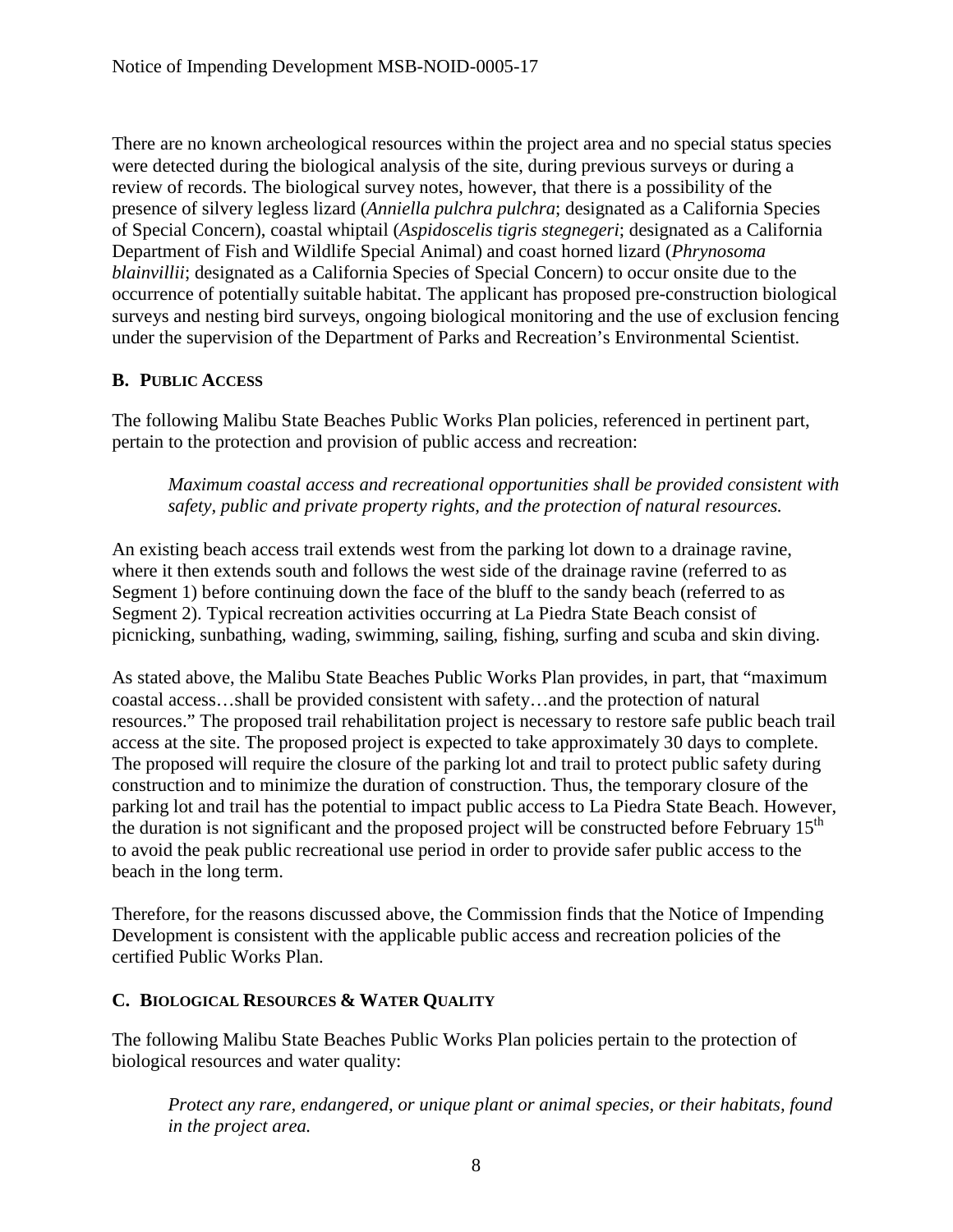*Manage public use of the units to protect and preserve the intertidal and subtidal marine life found adjacent to the project area.* 

*Environmentally sensitive habitat areas, including marine environments, shall be protected from any significant disruption.* 

*Protect the sea cliffs from excessive erosion. New development should be designed so runoff will not cause erosion. Access down and across the cliff face will be designed to minimize erosion potential and will be located away from ecologically fragile areas.* 

*Coastal Act Section 30240: (a) Environmentally sensitive habitat areas shall be protected against any significant disruption of habitat values, and only uses dependent on those resources shall be allowed within those areas. (b) Development in areas adjacent to environmentally sensitive habitat areas and parks and recreation areas shall be sited and designed to prevent impacts which would significantly degrade those areas, and shall be compatible with the continuance of those habitat and recreation areas.* 

The project site is located on the edge of a coastal bluff within the western Santa Monica Mountains that contains native coastal bluff scrub vegetation considered to be environmentally sensitive habitat. The existing beach access trail is primarily bare soil that has been compacted by long-term foot traffic and is highly eroded due to storm runoff from the adjacent upslope areas. Scattered coastal bluff vegetation is present along the eroded slopes of the existing and proposed trail alignment.

Currently, the lower approximately 100 feet of the beach access trail that extends down to the beach (Segment 2) has significantly eroded over time and become extremely steep (six to eight foot near-vertical drop) and unsafe. As described above, rather than install a more permanent and costly engineered stairway at that location, the applicant proposes to reconfigure this lower trail segment to extend approximately 300 feet east along the lower portion of the bluff face and down to a wider portion of the site's sandy beach.

While the proposed realignment of the lower portion of the beach access trail will require removal of approximately 900 sq. ft. of native coastal bluff scrub vegetation that meets the definition of ESHA, the proposed removal of ESHA is consistent with Coastal Act Section 30240 (which is incorporated into the certified PWP by reference) and the PWP policy requiring ESHA to be protected from any significant disruption. This is because the project is necessary to restore safe public beach trail access, which is a resource dependent use that is allowed in ESHA, and because it is a minor disturbance that will not result in significant disruption of habitat values. Given site constraints, no feasible trail alignment alternatives exist that would avoid or reduce impacts to ESHA. Further, an approximately equal area of habitat restoration is proposed through re-vegetation with native bluff scrub plants of the damaged and unauthorized, "volunteer" segments of trail along the bluff (350 linear feet). All temporary disturbance of ESHA areas during trail construction will also be restored.

The biological survey conducted at the project site did not identify any special-status animal species, however, the California Natural Diversity Database indicates that the project site contains the appropriate habitat for the silvery legless lizard (*Anniella pulchra pulchra*;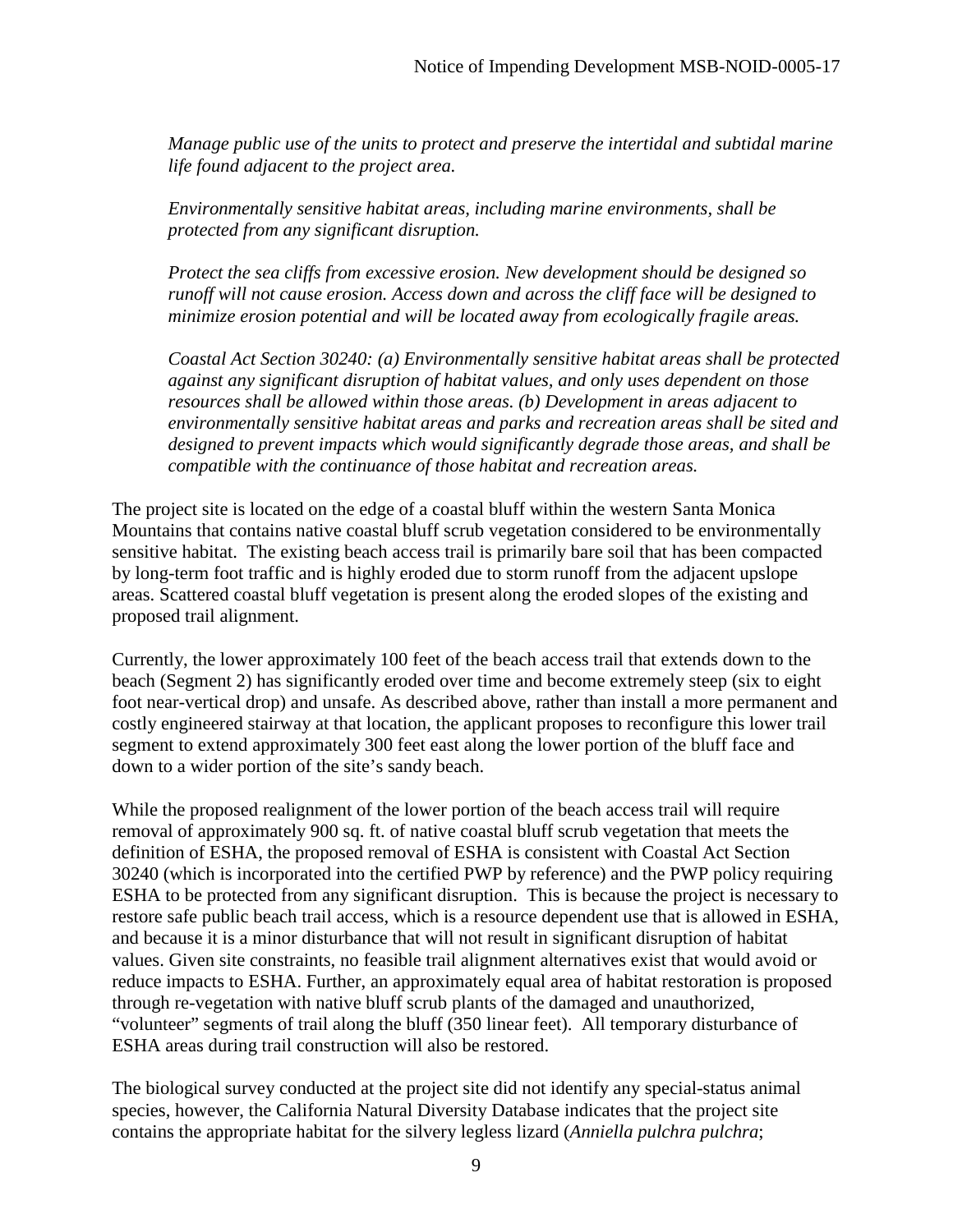designated as a Species of Special Concern), the coastal whiptail (*Aspidoscelis tigris stejnegeri*; designated as a California Department of Fish and Wildlife Special Animal) and the coast horned lizard (*Phrynosoma blainvillii*; designated as a Species of Special Concern). The applicant is proposing to conduct pre-construction biological surveys to detect the presence of any special status species directly before construction commences. Also, the applicant is proposing to conduct biological monitoring during construction and, if necessary, to install temporary construction fencing to ensure that no impacts to local wildlife result from the project.

The proposed project has been designed to protect biological resources and minimize erosion potential to protect water quality, consistent with the policies of the certified PWP. Construction of the trail improvements is proposed to take place for up to a 30-day period during the nonsummer season between September  $15<sup>th</sup>$  and February  $15<sup>th</sup>$  in order to avoid adverse impacts to public access and recreation. Work during the rainy season has the potential to result in erosion and loss of natural vegetation coverage in the absence of adequately constructed erosion and runoff control devices. While the applicant proposes to utilize hand tools for trail construction, minimize the area of disturbance, and implement erosion control measures during construction, the Commission finds that **Special Condition One (1)** is necessary to ensure that temporary Best Management Practices (BMPs) will be implemented to minimize erosion and sedimentation during construction and to avoid adverse impacts to water quality and biological resources.

Therefore, for the reasons discussed above, the Commission finds that the Notice of Impending Development, as conditioned, is consistent with the applicable biological resource and water quality protection policies of the certified Public Works Plan.

### <span id="page-9-0"></span>**D. GEOLOGIC STABILITY**

The following Malibu State Beaches Public Works Plan policies pertain to geologic stability:

*Protect and enhance all areas that have been disturbed by past development or human use so erosion will not deteriorate the resources.* 

*Protect the public from hazardous geologic features such as landslides and active faults.* 

*Maintain native drought tolerant vegetation for landscaping and erosion control.* 

*Restrict development of trails, roads, and public use areas to the flattest grades possible and design and manage them so human-caused erosion will be minimized.* 

*Protect the sea cliffs from excessive erosion. New development should be designed so runoff will not cause erosion. Access down and across the cliff face will be designed to minimize erosion potential and will be located away from ecologically fragile areas.* 

*Manage the units so the stability of the land forms present, such as the sea cliffs, is not reduced by public use.* 

As stated above, the Malibu State Beaches Public Works Plan provides several policies aimed at maintaining the geologic stability of the site through erosion control. The purpose of the proposed project is to rehabilitate the existing beach access trail at La Piedra State Beach by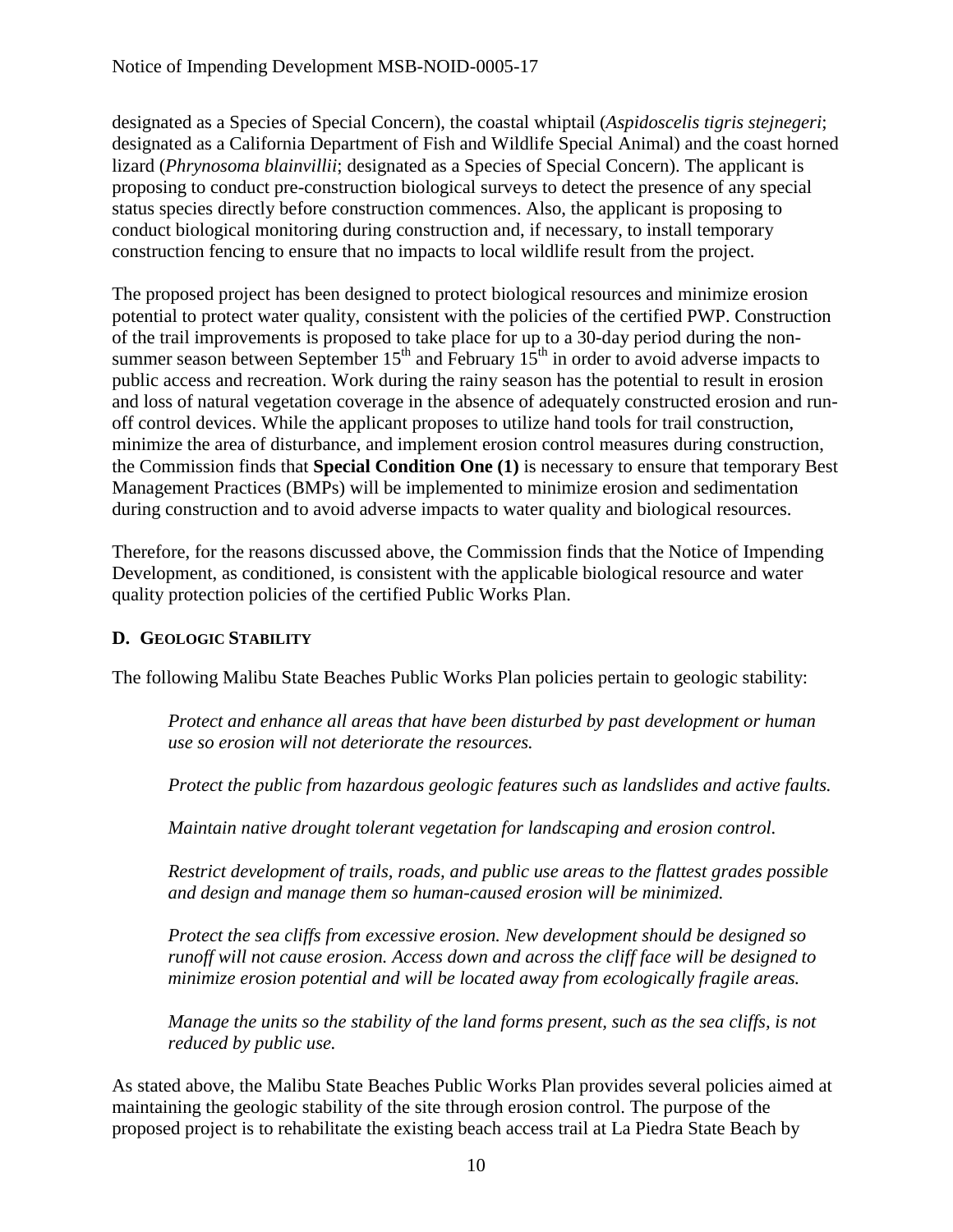repairing erosion gullies, reconfiguring the lower portion of the trail that has been damaged by coastal erosion, and revegetating damaged and unauthorized, "volunteer" segments of trail. The proposed project is needed to provide improved, safer public beach access. The project does not propose to interrupt or inhibit natural coastal erosive or soil loss processes or natural drainage courses. Rather, the project proposes to stabilize and reduce further erosion of the beach access trail. The project includes water diversion bars at regular intervals to divert runoff off of the trail and, where appropriate, place cobble/gravel or small puncheons (wooden walkways) on some segments of the trail to reduce the velocity of upslope runoff while providing a suitable walking surface. The applicant's engineer provided an evaluation of the project with recommendations and determined that the siting and design of all proposed trail and runoff control improvements will serve to assure stability and minimize erosion potential.

The presence of natural vegetation on the bluff also maintains slope stability. As previously described, the applicant proposes to revegetate all damaged and unauthorized, "volunteer" segments of trail along the bluff (350 linear feet) as well as all temporary impact areas associated with the proposed trail improvements. The proposed revegetation plan includes planting locallycollected seeds of native plant species, weeding to facilitate native regrowth, and installing a symbolic fence and sign to inform the public that revegetation is in progress and to stay on designated trails. Construction of the trail improvements is proposed to take place for up to a 30 day period during the non-summer season between September  $15<sup>th</sup>$  and February  $15<sup>th</sup>$  in order to avoid adverse impacts to public access and recreation. Work during the rainy season has the potential to result in erosion and loss of natural vegetation coverage in the absence of adequately constructed erosion and run-off control devices. While the applicant proposes to utilize hand tools for trail construction, minimize the area of disturbance, and implement erosion control measures during construction, the Commission finds that **Special Condition One (1)** is necessary to ensure that temporary Best Management Practices (BMPs) will be implemented to minimize erosion and sedimentation during construction.

Therefore, for the reasons discussed above, the Commission finds that the Notice of Impending Development, as conditioned, is consistent with the applicable geological stability policies of the certified Public Works Plan.

### <span id="page-10-0"></span>**E. VISUAL RESOURCES**

The following Malibu State Beaches Public Works Plan policies pertain to the protection of visual resources:

*Preserve the scenic quality of the land between the Pacific Coast Highway and the ocean by limiting development to areas where views of the ocean and shoreline will be least affected.* 

*Protect the scenic values of the area by placing developments only where they can be screened, are mostly out of sight of nearby residential areas, or are not readily visible from the Pacific Coast Highway, and do not intercept views of the ocean from the highway.* 

*Use native plant species if landscaping and screening are needed in development areas. Exotic plant species will be removed from the units.*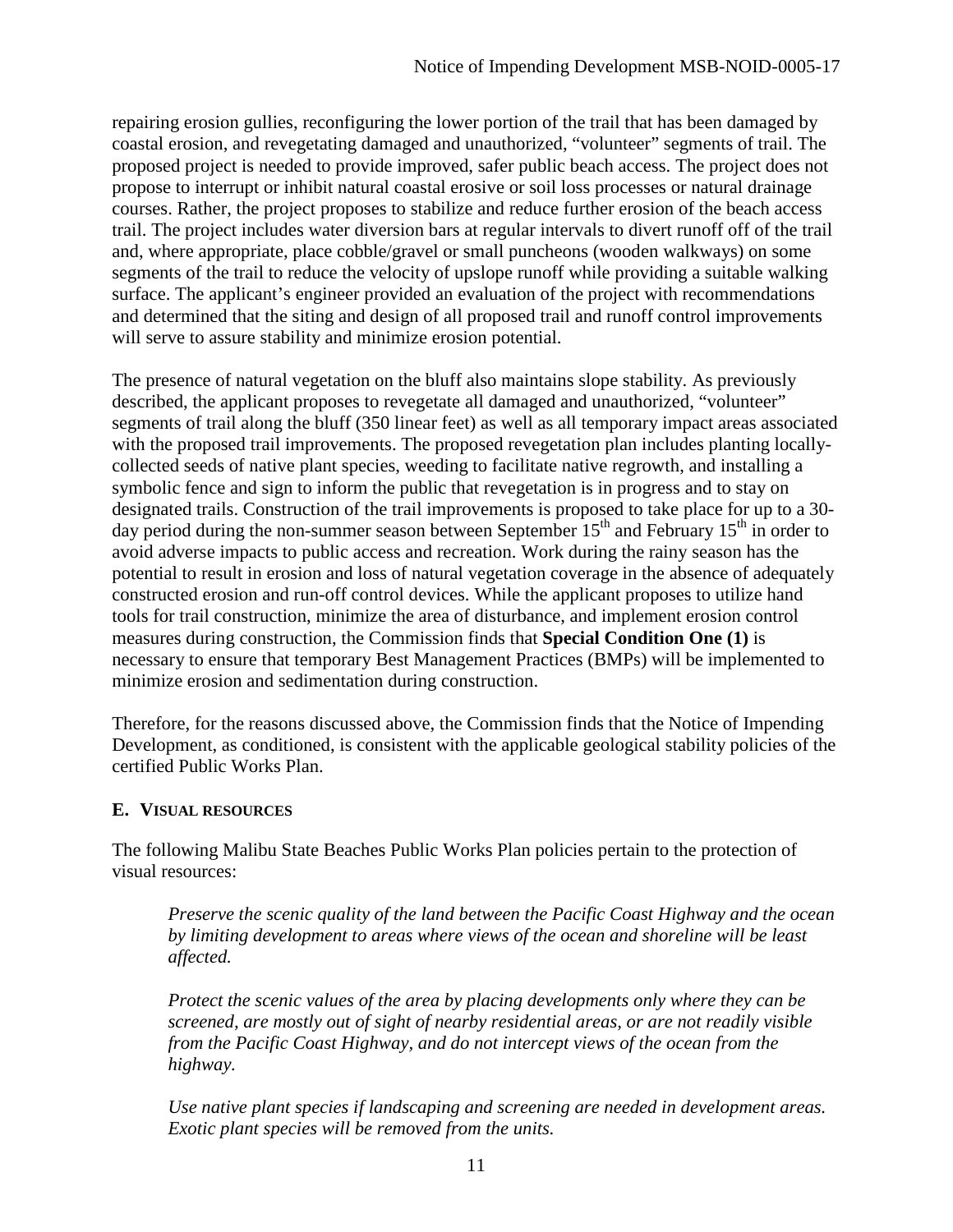The expanse of the Pacific Ocean, the sandy beach, the coastal terrace system and the large outcroppings of native bedrock that protrude from the beach are the main visual resources of La Piedra State Beach. Panoramic views of the Pacific Ocean and adjacent land features of the Santa Monica Mountains are available from the terrace. As stated above, the Malibu State Beaches Public Works Plan requires all development to be limited to that which will not detract from views of the ocean and shoreline. Further, the Public Works Plan provides that native plant species shall be used when landscaping or screening is necessary to preserve the visual quality of an area.

The existing development at La Piedra State Beach was created to both facilitate public access and preserve the natural and visual resources of the site. The proposed project would rehabilitate the existing beach access trail at La Piedra State Beach by repairing erosion gullies and reconfiguring the lower portion of the trail that has been damaged by coastal erosion. The applicant also proposes to revegetate all damaged and unauthorized, "volunteer" segments of trail along the bluff as well as all temporary impact areas associated with the proposed trail improvements. The proposed revegetation plan includes planting locally-collected seeds of native plant species, weeding to facilitate native regrowth, and installing a symbolic fence and sign to inform the public that revegetation is in progress and to stay on designated trails. The proposed trail improvements will not impact scenic coastal views from public viewing areas or significantly alter the natural landforms at the site.

Therefore, for the reasons discussed above, the Commission finds that the Notice of Impending Development is consistent with the applicable visual resource policies of the certified Public Works Plan.

### <span id="page-11-0"></span>**F. CALIFORNIA ENVIRONMENTAL QUALITY ACT**

The California State Department of Parks and Recreation, in its role as lead agency for the Malibu State Beaches Public Works Plan and the Notice of Impending Development for purposes of the California Environmental Quality Act ("CEQA"), has determined that the project is categorically exempt from the provisions of CEQA, under CEQA Guidelines Section 15301 ("Existing Facilities") and Section 15303 ("Minor Alterations to Land"). As an agency with a certified regulatory program under Public Resources Code section 21080.5, the Commission must also consider alternatives and mitigation measures that would substantially lessen any significant adverse environmental effects that the proposal would otherwise have on the environment.

The Commission incorporates its findings on Coastal Act and PWP consistency at this point as if set forth in full. For the reasons discussed in this report, the proposed NOID is consistent with the Malibu State Beaches Public Works Plan, and the Commission has imposed conditions upon Notice of Impending Development MSB-NOID-0005-17 to include such feasible measures as will reduce environmental impacts of new development. As conditioned, there are no feasible alternatives or feasible mitigation measures available, beyond those required, which would substantially lessen any significant adverse impact that the activities may have on the environment, and there are no remaining significant environmental impacts. Therefore, the Commission finds that the Notice of Impending Development is consistent with CEQA and with the applicable provisions of the Public Works Plan.